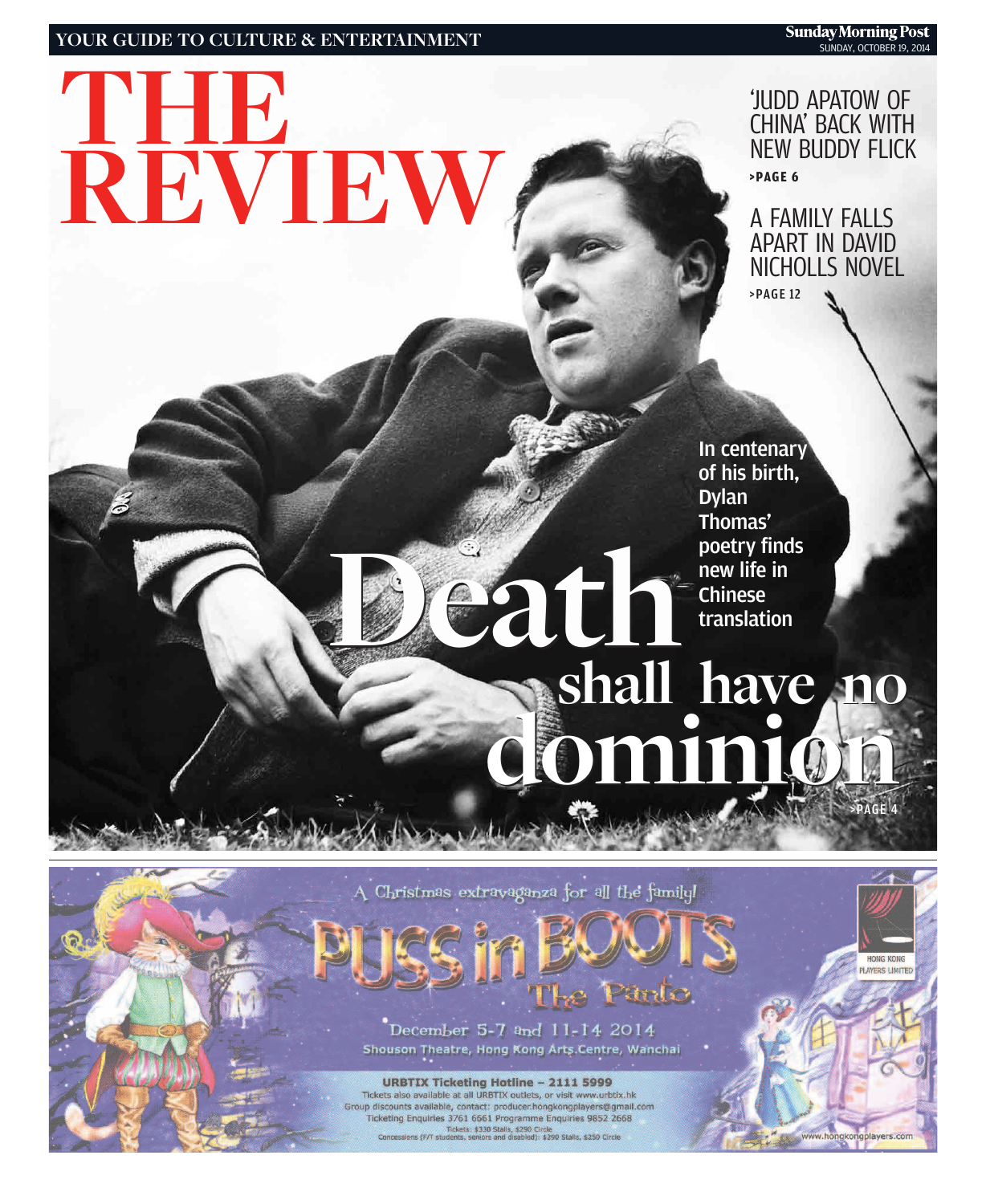# In Dylan's footsteps

As the centenary of Dylan Thomas' birth approaches, **Gary Jones** assesses the Welsh poet's legacy and looks at a bid to bring his words to the mainland

 $\fbox{D} \begin{tabular}{|c|} \hline \textbf{N} & \textbf{N} & \textbf{N} & \textbf{N} \\ \hline \textbf{N} & \textbf{N} & \textbf{N} & \textbf{N} \\ \textbf{N} & \textbf{N} & \textbf{N} & \textbf{N} \\ \textbf{N} & \textbf{N} & \textbf{N} & \textbf{N} \\ \textbf{N} & \textbf{N} & \textbf{N} & \textbf{N} \\ \textbf{N} & \textbf{N} & \textbf{N} & \textbf{N} \\ \textbf{N} & \textbf{N} & \textbf{N} & \textbf{N} & \textbf{$ China during his short lifetime. The Welsh poet and writer – most noted for his innovative, rhythmic use of words and intoxicating imagery – did, however, refer to the country in a revised version of his *Reminiscences of Childhood*, which he read aloud on radio in 1945, and again in 1953, the year of his death.

"I was born in a large Welsh town at the beginning of the Great War, an ugly, lovely town – or so it was and is to me – crawling, sprawling by a long and splendid curving shore where truant boys and Sandfield boys and old men from nowhere beachcombed, idled and paddled, watched the dock-bound ships or the ships streaming away into wonder and India, magic and China,

**The house in Laugharne where Thomas spent the last four years of his life.** 

countries bright with oranges and loud with lions …"

The "ugly, lovely town" Thomas spoke of on the BBC's Welsh Region Home Service was Swansea, where the revered scribe – author of haunting poems *And Death Shall Have No Dominion* and *Do Not Go Gentle Into That Good Night*, and the polyphonic "play for voices" *Under Milk Wood* – was born 100 years ago on October 27, 1914. And, finally, his dream-like musings of a journey to China appear scheduled to become an after-life reality.

Many cultural events have been arranged for the centenary of Thomas' birth, including a nonstop, 36-hour "Dylathon" of his writings – timed to end on the hour of Thomas' birth – at Swansea Grand Theatre. Readings will be made by the likes of Prince Charles, actor Ian McKellen and former Wales rugby captain Ryan Jones.

Earlier this year, however, in a less star-studded but similarly groundbreaking event, a low-key academic visited Swansea on a mission to produce the definitive guide to the writer's oeuvre in Chinese. Professor Wu Fusheng has now translated 25 important and representative pieces of Thomas' work. A book is scheduled for release in 2015.

"Personally, I like Dylan Thomas' handling of the English language and poetic conventions to create his unique style of poetry," says Wu, 55, who grew up in Tianjin and today is a professor in the Department of Languages and Literature of the University of Utah in the United **States** 

"I find his description of nature



very beautiful, and his pantheistic, poetic vision or representation of life and death – the 'process poetics' – very moving," he says.

After attending Tianjin's Nankai University, Wu headed to the US in 1990 to obtain his doctorate in comparative literature. Thomas, by contrast, was disinterested in formal studies, leaving school at 16. Many of his pieces of poetry, however, appeared in print while he was still a teenager.

Heavy with symbolism and dabbling in surrealism, Thomas' creations, though refined in their craftsmanship, were always tricky to pigeonhole, and Wu insists they still pose "intriguing issues" for English-Chinese translation. "Thomas deliberately challenges and even violates the norms of the English language in his poetry, making his poems difficult and obscure even to English readers," he says.

"But in poetry, obscurity and uncertainty sometimes can create multiple meanings, which add to the depth of the poems in question. In Dylan Thomas' poetry, this is particularly true because he loves to use puns. Unfortunately, a translator must often choose one possibility

out of several, thereby limiting the scope of the poems. Thomas' poetry exposes in acute ways the limitations of translation.

During Wu's time in Wales, he visited Thomas' birthplace in Swansea, a humble, semi-detached, red-brick house of the writer's family at 5 Cwmdonkin Drive, where he lived until he was 19, and created many of his finest compositions.

There, Wu read aloud, in Putonghua, excerpts from Thomas' poetry, including *Do Not Go Gentle Into That Good Night*, for an invited audience. "It was really an inspiring experience," Wu says. "I saw the room where he wrote many of his poems, and his father's study where he often hid himself as a teenager.

Wu found his sojourn to the Welsh fishing village of Laugharne, where Thomas, his wife and newborn son lived a hand-to-mouth existence in the late 1930s, especially poignant. "There, overlooking Thomas' 'heron priested shore', says Wu, "listening to his recorded reading of *Poem on His Birthday*, which is one of his last poems, written there, I came to a much better understanding of many of his works, especially *Over Sir John's Hill*